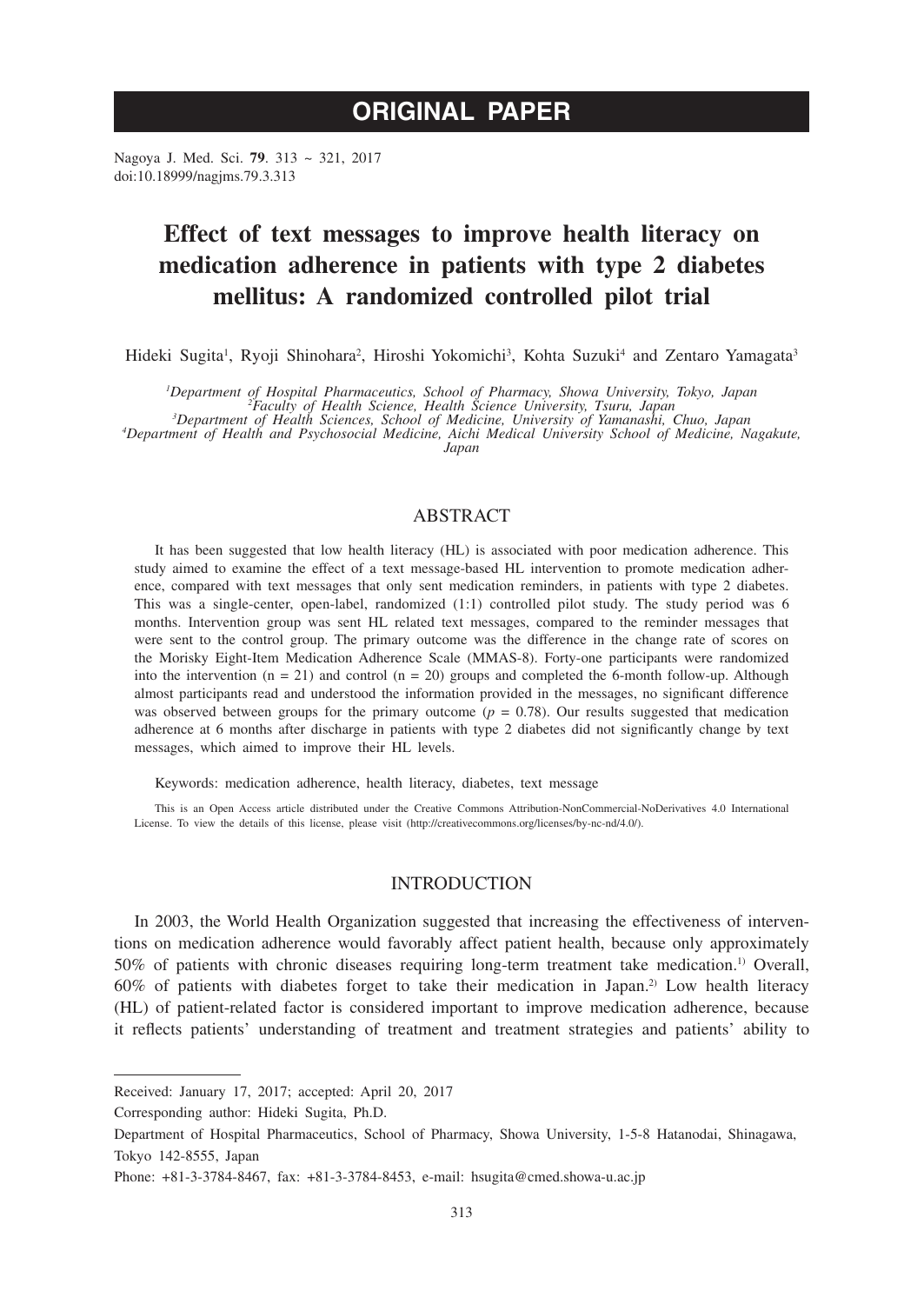make decisions.<sup>1,3,4)</sup> Recent studies have shown that text messaging is one of the most accessible, feasible, and effective mobile phone-based technology for delivering health interventions, such as diabetes education.<sup>5)</sup> Although direct intervention studies have examined the effect of improved HL on the promotion of medication adherence in patients with diabetes, $6$  only a few intervention studies have been designed to examine the implementation and cost-effectiveness of interventions among diabetes patients.<sup>7)</sup> Therefore, this study aimed to examine the effect of a text message-based HL intervention to promote medication adherence, compared to text message reminders only, in patients with type 2 diabetes.

## MATERIALS AND METHODS

#### *Design, sample, and setting*

This was a single-center, open-label, randomized controlled study conducted at the 600-bed University Hospital in Yamanashi. This study population was hospitalized strictly for diabetes management education for at least two weeks. Patients were recruited from April 1, 2013, to March 31, 2014. Participants were randomly allocated  $(1:1)$  to the study groups by using the minimization method with respect to age and gender distributions. Follow-ups were done for 6 months after initial measurements were conducted. Eligibility criteria of participants were as follows: able to understand the questionnaire in Japanese, 18 years of age and more, diagnosed with type 2 diabetes, which is HbA1c 6.5% and more before measuring outcomes at baseline, receiving oral or injectable medication, in the possession of a mobile phone to receive text messages, and no symptoms of depression (assessed using the Quick Inventory of Depressive Symptomatology (QIDS-J) and a physician's diagnosis).<sup>8)</sup> An exclusion criterion was not agreeing to participate in this study. This study was approved by the Ethics Review Board of the University of Yamanashi School of Medicine (Number: 1038), and registered in the University Hospital Medical Information Network-Clinical Trials Registry (ID: UMIN000014747). Participants provided informed consent after an explanation of the study had been provided orally and in written form.

#### *Intervention*

HL-related text messages and the reminder message "Please do not forget to take your medication" were simultaneously sent to participants in the intervention group. Only the reminder message was sent to the control group as an ethical consideration. The contents of the text messages were created by medical professionals, including physicians and a clinical psychotherapist, on the basis of the HL scales developed by Ishikawa *et al.*9) For the intervention group, additional text messages were created that corresponded to the scales measuring three subcategories of HL—functional HL, communicative HL, and critical HL.<sup>9,10</sup> Books about diabetes and information and instructions on educational resources, such as websites, were provided to participants in the functional HL subcategory. One example of a text message is "Have you looked up information on diabetes by yourself? Please recheck the brochures on diabetes that you already have. There may be some new information." Information related to diabetes was supplied to participants in the communicative HL subcategory, and their learning behaviors and understanding were reinforced. An example of a text message is "Did you use the pharmaceutical products guide for patients? Please tell a pharmacist what you were able to understand. If the contents you talked about are correct, it means that you were able to understand the information." Participants in the critical HL subcategories were advised to review the educational materials they had received thus far, and were given a feedback channel: "It may be difficult to decide your treatment by yourself, but it's very important to manage the diabetes in your life. Therefore, we healthcare providers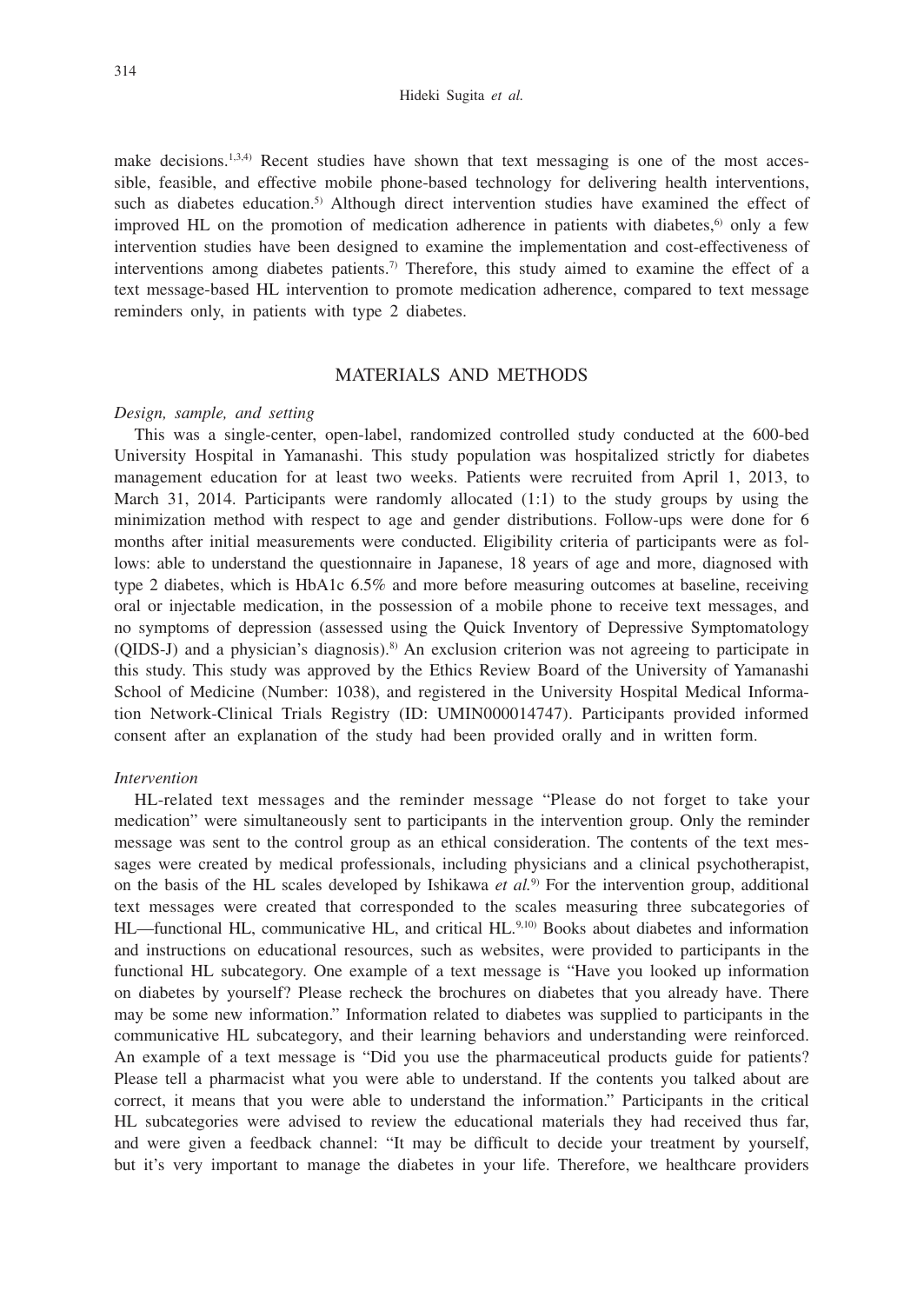support your treatment. Please talk to us anytime." Table 1 shows examples of sending text messages. Text messages were sent on Mondays and Thursdays at approximately noon for 6 months (total 48 text messages) after discharge. We created the contents of the text message to promote their behavior modification after receiving text messaging.11-14) Participants were not able to reply to the text messages. A third-party messaging service (S.I.T. Corporation, Tokyo, Japan) was used to send the text messages.

| <b>Titles</b>                 | The contents of text messages                                                                                                                                                                                                                                                                        |
|-------------------------------|------------------------------------------------------------------------------------------------------------------------------------------------------------------------------------------------------------------------------------------------------------------------------------------------------|
| Treatment of diabetes_1       | What kind of information source do you usually collect knowledge<br>and information of the treatment of diabetes from? Including how<br>to collect, I request you will reconsider once again?                                                                                                        |
| Treatment of diabetes_2       | It is placed clearly in the homepage of Ministry of Health, Labour<br>and Welfare called the diabetes HP. Let's check it once.                                                                                                                                                                       |
| Treatment of diabetes_3       | Did you check up on the diabetes HP? It is listed about the basic<br>information about diet, exercise, drug therapy. Please sort well it<br>from basic information.                                                                                                                                  |
| Worried about your medicine_1 | Can you understand knowledge and information about your<br>medicine which you usually collected? Please assess it closely<br>by yourself in various ways.                                                                                                                                            |
| Worried about your medicine_2 | About your medicine, you can search it in the pharmaceutical<br>products guides for patients. As well as an effect of your medi-<br>cine, it is listed what you should confirm before use or that you<br>are careful during use.                                                                     |
| Worried about your medicine_3 | Did you use the pharmaceutical products guide for patients?<br>Please tell a pharmacist what you were able to understand once.<br>If the contents you talked about are right, it means that you were<br>able to understand.                                                                          |
| To decide by yourself_1       | I suppose that your blood sugar control does not go well very<br>much recently. The doctor said that you needed to add new<br>medicine. By the way, what will you think about then?                                                                                                                  |
| To decide by yourself_2       | At first, it may be important that you look back about your<br>conventional treatment. The basics of the diabetes treatment are<br>diet and exercise. How was your lifestyle of diet and exercise?<br>In addition, how about your medicine? Did you use appropriate<br>medicine at appropriate time? |
| To decide by yourself_3       | I suppose you that you can go together about a diet, exercise,<br>medicine well. What will you think about if your medicine were<br>changed or added from now on? Then, what kind of action will<br>you take?                                                                                        |
| To decide by yourself_4       | It is important to understand well about effect and cautions of<br>your new or added medicine. You are able to utilize pharmaceuti-<br>cal products guide for patients. In utilizing these tools, you need<br>to serve an answer at your life for yourself whether it is available.                  |
| To decide by yourself_5       | It may be difficult to decide your treatment by yourself, but it's<br>very important to go on with diabetes in your life. Therefore,<br>we healthcare providers support your treatment. Please talk to<br>us anytime.                                                                                |

**Table 1** Examples of the contents of text messages for intervention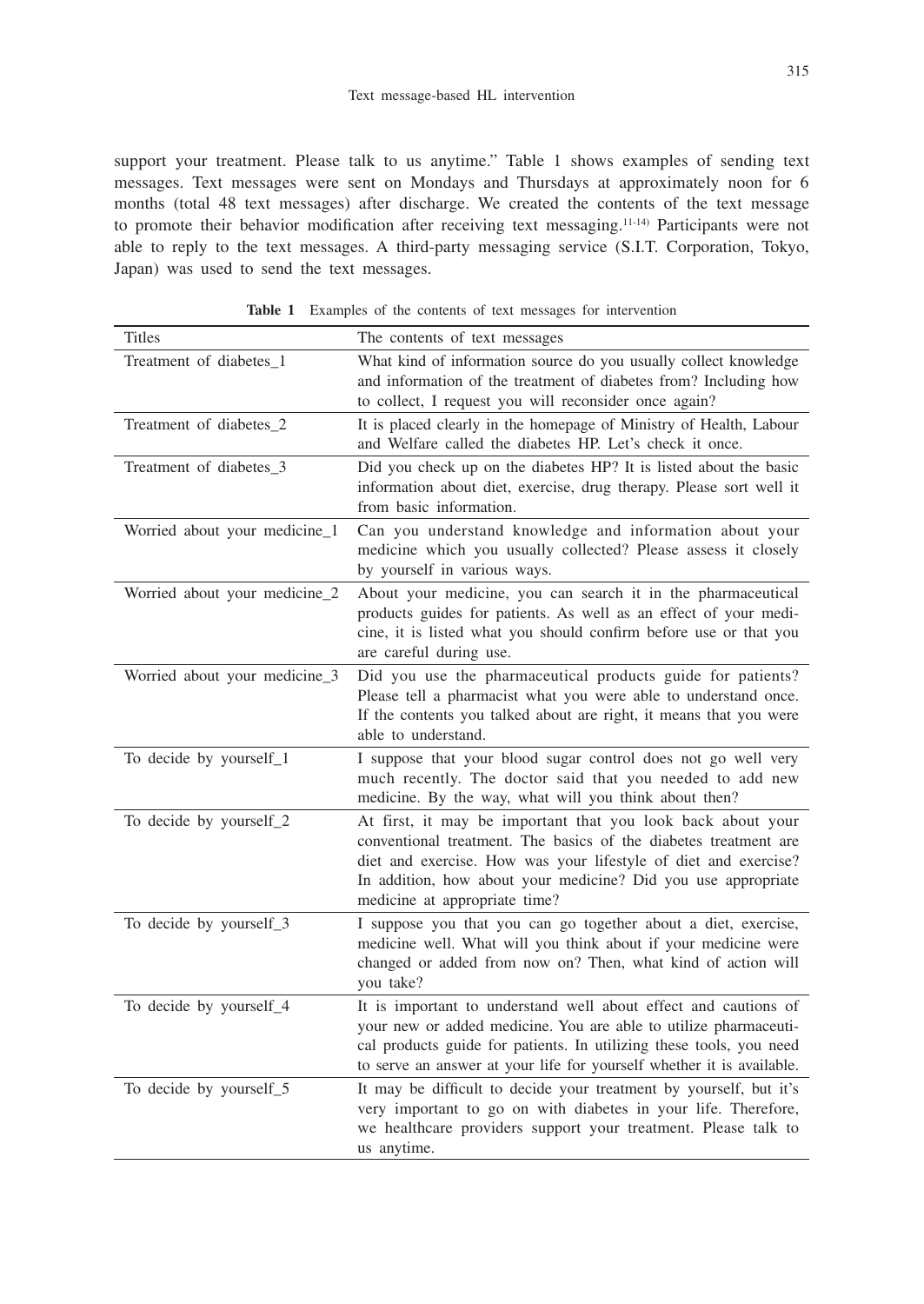#### Hideki Sugita *et al.*

#### *Outcome measurements*

The primary outcome was the difference in the change rate of scores on the Morisky Eight-Item Medication Adherence Scale (MMAS-8), which measured medication adherence, at 6 months after discharge. MMAS-8 is relatively simple and practical to use in clinical settings and can also be used to monitor adherence over the course of the treatment.15) The original version of the MMAS-8 was developed by Morisky *et al.* and was translated into Japanese according to international guidelines.<sup>16,17)</sup> Adherence was categorized as low (score,  $\lt$  6), medium (score, 6) to  $\lt$  8), and high (score, 8), according to MMAS-8 (0–8 points). The secondary outcomes were the difference in the change rate of each HL score, self-efficacy score, and HbA1c levels 6 months from initial measurement. HL was measured using scales developed by Ishikawa *et al.*9) This scale can be used initially to identify patients with inadequate HL and can also be used to monitor the present situation, to plan the intervention, and to assess those effects.<sup>9)</sup> These separately measure functional HL (five items), communicative HL (five items), and critical HL (four items). Each item was rated on a four-point scale, and a total HL score including all 14 items was used. Self-efficacy was measured using the Self-Efficacy Scale for Diabetes Self-care (SESD), which was developed by Akao *et al.*18) These measures were administered at discharge which was baseline, and 1, 3, and 6 months later. Baseline measurements were collected at discharge not to reflect the educational effect during hospitalization.

## *Questionnaires about engagement checks and satisfaction*

To ensure that participants receiving the text messages read, understood, and implemented the information provided, the questionnaire about engagement checks, which was three items, was used. One example of an item is "Did you read the receiving text messages?" The items of the questionnaire were measured on a four-point Likert scale (Never/Rarely, Once in a While, Often, Always). The questionnaire about engagement checks and satisfaction was sent to participants' home after the study period was completed.

#### *Statistical analysis*

As no previous randomized control trial (RCT) had been conducted using the MMAS-8, the sample size was determined by referencing a previous study.<sup>11)</sup> The sample size required to perform a *t*-test between two independent groups with a power of 80%, at a two-sided significance level of 0.05, a mean difference effect size of 0.5, and a standard deviation of 1.5 was calculated to be 286. The pre-specified feasible sample size was 100 (50 per group), in consideration of the patient population that was hospitalized for diabetes management education over the duration of one year. The statistical approach used for comparison between groups was an intention-to-treat analysis. Participants were included in the analysis if their outcomes were collected more than once after discharge. Regarding participant demographics, the primary and secondary outcomes, an unpaired *t*-test or Welch's *t*-test was used for mean difference analysis, and a  $\chi^2$  test or Fisher's exact test was used to test independence. Missing values were managed using the last-observation-carried-forward method. All tests were two-sided; significance was set at 5%. R version 3.1.1 (The R Foundation for Statistical Computing, Vienna, Austria) was used.

## RESULTS

#### *Participants and baseline demographics*

Forty-one patients were randomized into the intervention and control groups (21 and 20 participants, respectively, Fig. 1). Table 2 shows the characteristics of the participants at baseline.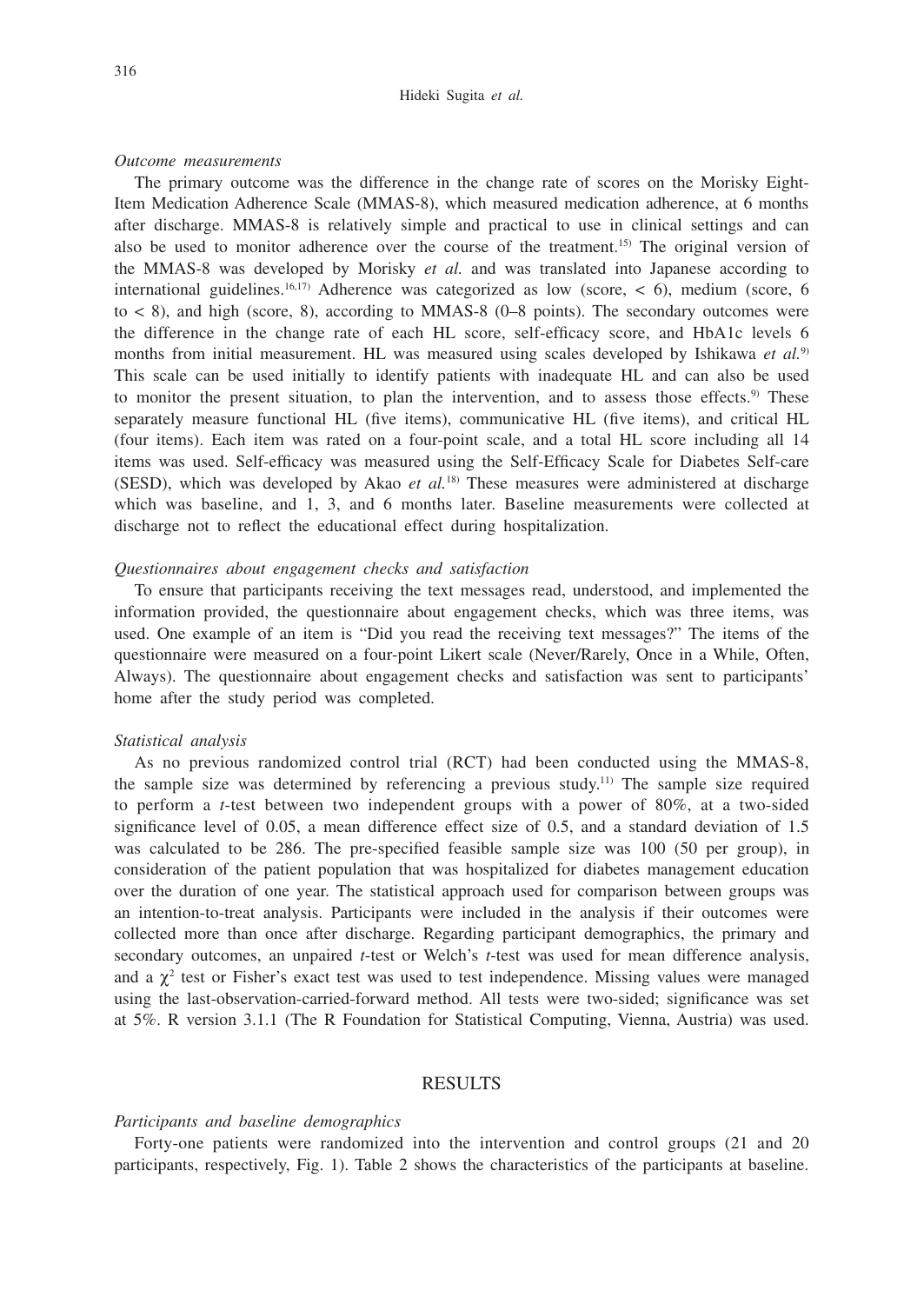

**Fig. 1** Study flow

Abbreviations: DM, diabetes mellitus; HbA1c, glycosylated hemoglobin A1c.

|                                    | Intervention |             |   | Control     | $\boldsymbol{p}$ |
|------------------------------------|--------------|-------------|---|-------------|------------------|
|                                    |              | $(n = 21)$  |   | $(n = 20)$  |                  |
| Age (years)                        |              | 55.6 (10.6) |   | 56.3 (10.0) | 0.82             |
| Male                               |              | 15(71)      |   | 14 (70)     | 1.00             |
| MMAS-8 (score)                     |              | 6.10(1.10)  |   | 5.69(1.69)  | 0.36             |
| HL (score)                         |              |             |   |             |                  |
| Functional HL                      |              | 2.96(0.68)  |   | 3.00(0.75)  | 0.87             |
| Communicative HL                   |              | 3.10(0.54)  |   | 3.36(0.51)  | 0.12             |
| Critical HL                        |              | 2.58(0.37)  |   | 2.71(0.49)  | 0.34             |
| Total HL                           |              | 2.90(0.32)  |   | 3.05(0.45)  | 0.24             |
| SESD (score)                       |              | 23.2(3.7)   |   | 22.4(5.8)   | 0.61             |
| HbA1c $(\%)$                       |              | 9.6(2.4)    |   | 9.5(2.0)    | 0.92             |
| Duration of hospitalization (days) |              | 27.8 (18.4) |   | 16.4(4.5)   | 0.01             |
| Insulin injection, yes             |              | 10(48)      |   | 10(50)      | 1.00             |
| OHA, yes                           |              |             |   |             |                  |
| Biguanaide                         |              | 6(29)       |   | 6(30)       | 1.00             |
| Sulfonylurea                       |              | 1(5)        |   | 2(10)       | 0.61             |
| Nateglinide                        |              | $0 -$       |   | 3(15)       | 0.11             |
| Alpha-glucosidase inhibitor        |              | 4(19)       |   | 2(10)       | 0.66             |
| Thiazolidine                       |              | 1(5)        | 1 | (5)         | 1.00             |
| DPP4 inhibitor                     |              | 13 (62)     |   | 13 (65)     | 1.00             |

|  | Table 2 Main baseline characteristics <sup>a)</sup> |
|--|-----------------------------------------------------|
|--|-----------------------------------------------------|

Abbreviations: MMAS-8, morisky medication adherence scale 8–items; HL, health literacy; SESD, self–efficacy scale for diabetes self care; HbA1c, glycosylated hemoglobin A1c; DM, diabetes mellitus; OHA, oral hypoglycemic agent; DPP4, dipeptidyl peptidase 4. <sup>a)</sup> All variables are presented as n  $(\%)$  or mean (SD).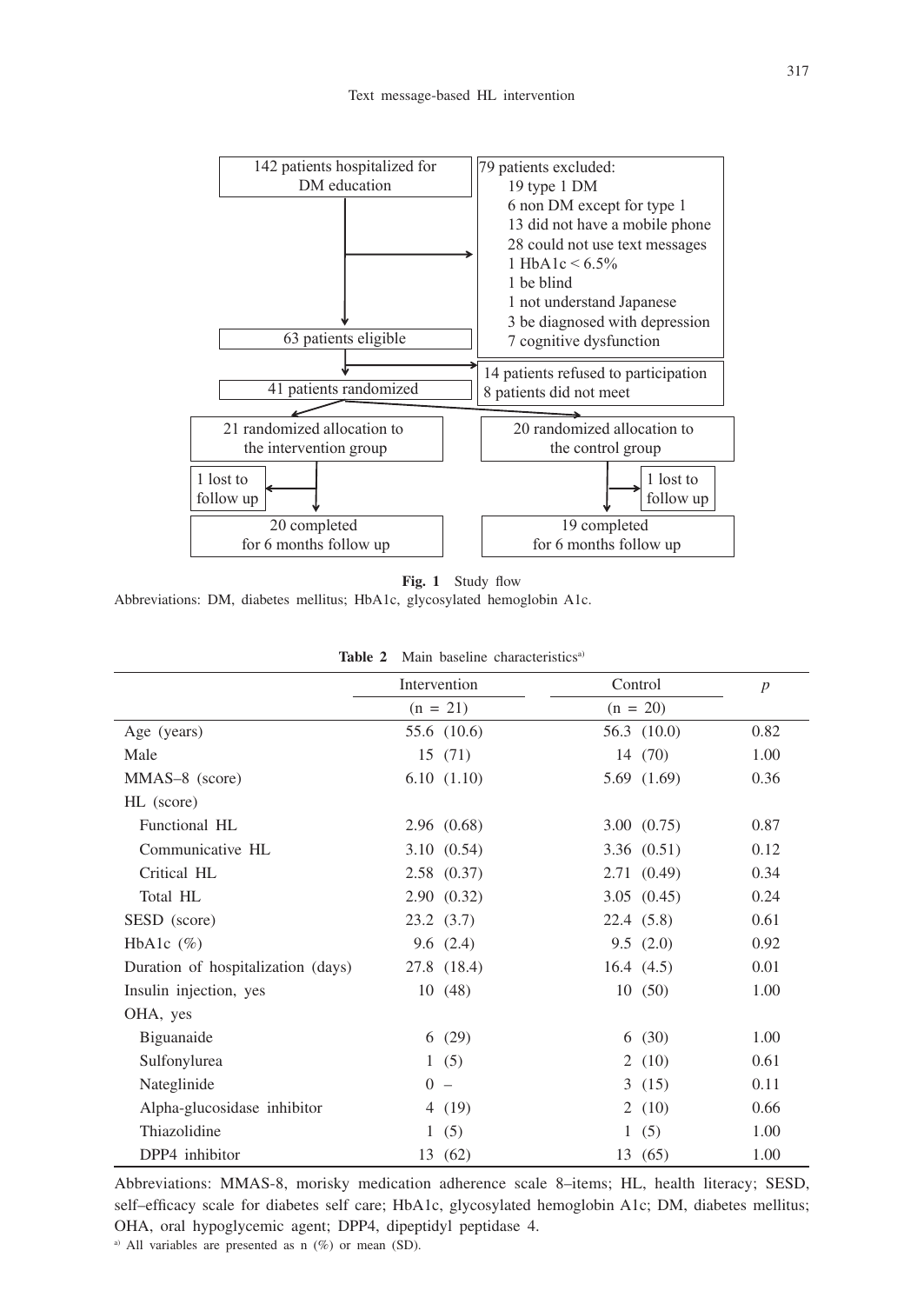#### *Outcomes*

Mean change rates of the MMAS-8 scores between baseline and 6 months were 11.8% and 14.2% in the intervention and control groups, respectively (Table 3). No significant difference was observed between groups for the primary outcome  $(p = 0.78)$ . Table 3 shows the difference in change rates as the secondary outcomes. No significant difference between groups was observed for the secondary outcomes. No adverse events were observed in other participants.

|                               |              | Measured values,<br>mean $(SD)$ |            | Change rate from<br>baseline to  | $\Delta$ IG          |                  |
|-------------------------------|--------------|---------------------------------|------------|----------------------------------|----------------------|------------------|
|                               |              | <b>Baseline</b>                 | 6 months   | 6 months $(\%)$ ,<br>mean $(SD)$ | $\Delta CG^{\rm b)}$ | $\boldsymbol{p}$ |
| MMAS-8 (score) Intervention   |              | 6.15(1.10)                      | 6.66(1.37) | 11.8(29.9)                       | $-2.4$               | 0.78             |
|                               | Control      | 5.86(1.55)                      | 6.26(1.28) | 14.2(39.0)                       |                      |                  |
| Functional HL                 | Intervention | 2.96(0.70)                      | 3.12(0.77) | 15.0(68.7)                       | $-0.5$               | 0.98             |
| (score)                       | Control      | 2.99(0.77)                      | 3.27(0.48) | 15.5(29.7)                       |                      |                  |
| Communicative                 | Intervention | 3.15(0.49)                      | 2.84(0.52) | $-8.5(24.4)$                     | $-6.5$               | 0.32             |
| HL (score)                    | Control      | 3.36(0.52)                      | 3.25(0.53) | $-2.1(14.3)$                     |                      |                  |
| Critical HL                   | Intervention | 2.60(0.37)                      | 2.50(0.71) | $-2.2(30.8)$                     | $-1.7$               | 0.85             |
| (score)                       | Control      | 2.67(0.46)                      | 2.61(0.59) | $-0.4(25.2)$                     |                      |                  |
| Total HL (score) Intervention |              | 2.93(0.31)                      | 2.84(0.58) | $-2.1(21.1)$                     | $-4.8$               | 0.39             |
|                               | Control      | 3.03(0.46)                      | 3.08(0.36) | 2.7(12.6)                        |                      |                  |
| SESD (score)                  | Intervention | 23.4(3.7)                       | 23.1(3.5)  | $-0.6(10.8)$                     | $-10.7$              | 0.20             |
|                               | Control      | 22.8(5.6)                       | 23.7(3.8)  | 10.1(33.4)                       |                      |                  |
| HbAlc $(\%)$                  | Intervention | 9.4(2.2)                        | 6.6(0.9)   | $-26.9(15.4)$                    | $-6.9$               | 0.29             |
|                               | Control      | 9.4(2.0)                        | 7.3(2.2)   | $-20.1(23.7)$                    |                      |                  |

**Table 3** The mean difference of the change rate for primary outcome and secondary outcomes<sup>a)</sup>

Abbreviations: IG, intervention group; CG, control group; MMAS–8, morisky medication adherence scale 8–items; HL, health literacy; SESD, self–efficacy scale for diabetes self care; A1C, glycosylated hemoglobin.

a) 20 in the intervention group and 19 in the control group were included in the analysis.

b) The mean difference of the change rate from baseline to 6 months between intervention and control groups.

#### *Questionnaires about engagement checks and satisfaction*

Participants who replied "always" to reading the message and to understanding the contents of the messages were 88% and 97%, respectively. However, the implementation rate was 48% (data not shown). Participants who were satisfied with the contents of the messages were 75%, and preferred to receive them once or twice per week tentatively during noon (data not shown).

## DISCUSSION

Although no significant difference was observed in the change rates of the MMAS-8 scores at 6 months, both groups showed a trend toward maintenance of diabetes. Furthermore, functional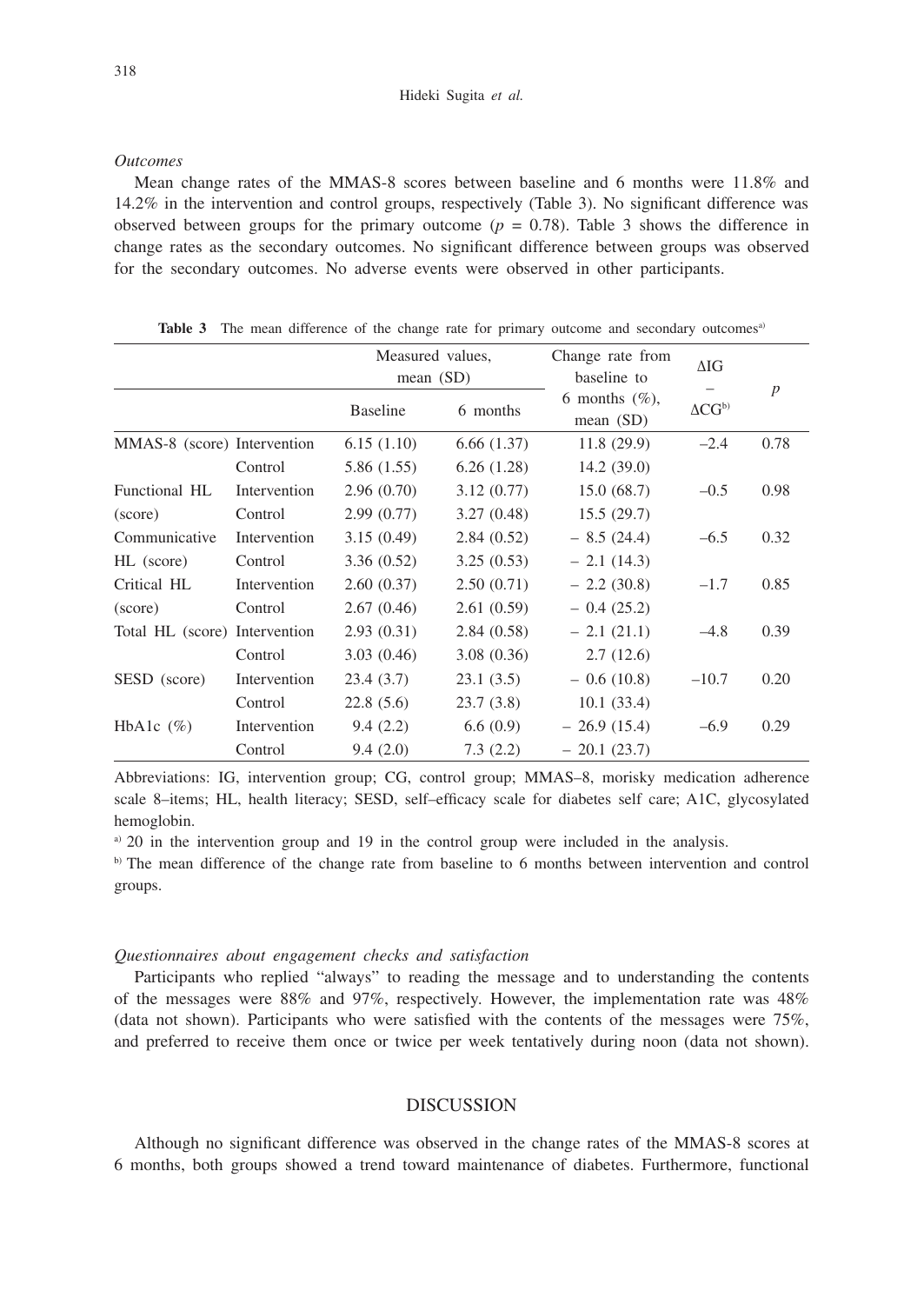HL scores were likely to increase, but no other HL scores showed a tendency to increase and stayed at near-constant levels. This result suggests that sending text messages had a maintenance effect on medication adherence, and at least prevented reductions in MMAS-8 scores for 6 months, in both groups. Somewhat consistent with our findings, previous studies have reported that medication adherence significantly improves or is likely to be improved via text messages.11,12) On the other hand, studies that have tested message-based interventions have shown a significant difference between intervention and control groups as a result of decrease in adherence scores, which contradicts our findings.<sup>11,12)</sup> This might be because control groups of previous studies provided only usual care without sending text messages. Possible explanations as to why there was no intervention effect on medication adherence include that the time spent on implementing according to the instructions in text messages might not have been enough to increase HL. In previous studies, functional HL scores improved by holding three-hour individual meetings four times over a period of 3 months.<sup>19)</sup> The effect of this intervention may be shown by evaluating the process of receiving messages and the definiteness of the delivery of the intervention.20) The primary limitation of this study was that neither participants nor researchers were blinded, which might have led to measurement bias in terms of outcomes. Second, the number of participants was less than the pre-specified feasible sample size. Because this was the first longitudinal study of diabetes patients assessed by MMAS-8, it was difficult to determine the actual effect size to be detected. A recent study reported that their sample sizes were calculated and conducted with at least 38 patients with cardiovascular disease.<sup>21)</sup> Thus, the probability of type II error might be small. Third, these participants may not be representative of the general population. Since they were admitted to a relatively large and highly specialized University Hospital for educational purposes, characteristics of the participants may have been different from those admitted to community hospitals. Furthermore, not all patients hospitalized with diabetes were included in this study. Thus, the present participants may have had higher treatment motivation than other patients who refused participation. Finally, frequent administration of the questionnaire itself may have increased MMAS-8 scores. The MMAS-8 was originally designed to promote awareness of barriers to and behaviors affecting medication adherence.15) Administering the questionnaire frequently over a short period may have resulted in higher scores on medication adherence in both groups because of practice effects. The primary strength of this study was the RCT design of the self-report MMAS-8 and HL affecting treatment efficacy. No previous RCT of medication adherence has assessed the effect of text messages to improve HL regarding medication adherence nor has any considered communicative and critical HL subcategories. Second, this study used the self-report MMAS-8 and HL scales simultaneously. MMAS-8 and HL scales are easy and economical to use in clinical settings,<sup>9,15)</sup> even if considering various methods, such as pill counts and electronic medication packaging devices.22-24) In conclusion, we suggested that medication adherence at 6 months in patients with type 2 diabetes was not significantly changed by text messages, which aimed to improve their HL levels, although this study was a kind of preliminary study. In clinical practice, sending text message reminders by mobile phone might assist individual diabetes patients in improving adherence with medication, as the study results revealed that it was beneficial for participants to receive the text messages. However, our findings suggest that this intervention might have inherent limitations in improving medication adherence. Thus, establishment of two-way communication channels that consider cost-effectiveness and social implementation, including confirmation of the process of behavioral modification via text messages, might be necessary to improve HL and medication adherence in patients with diabetes.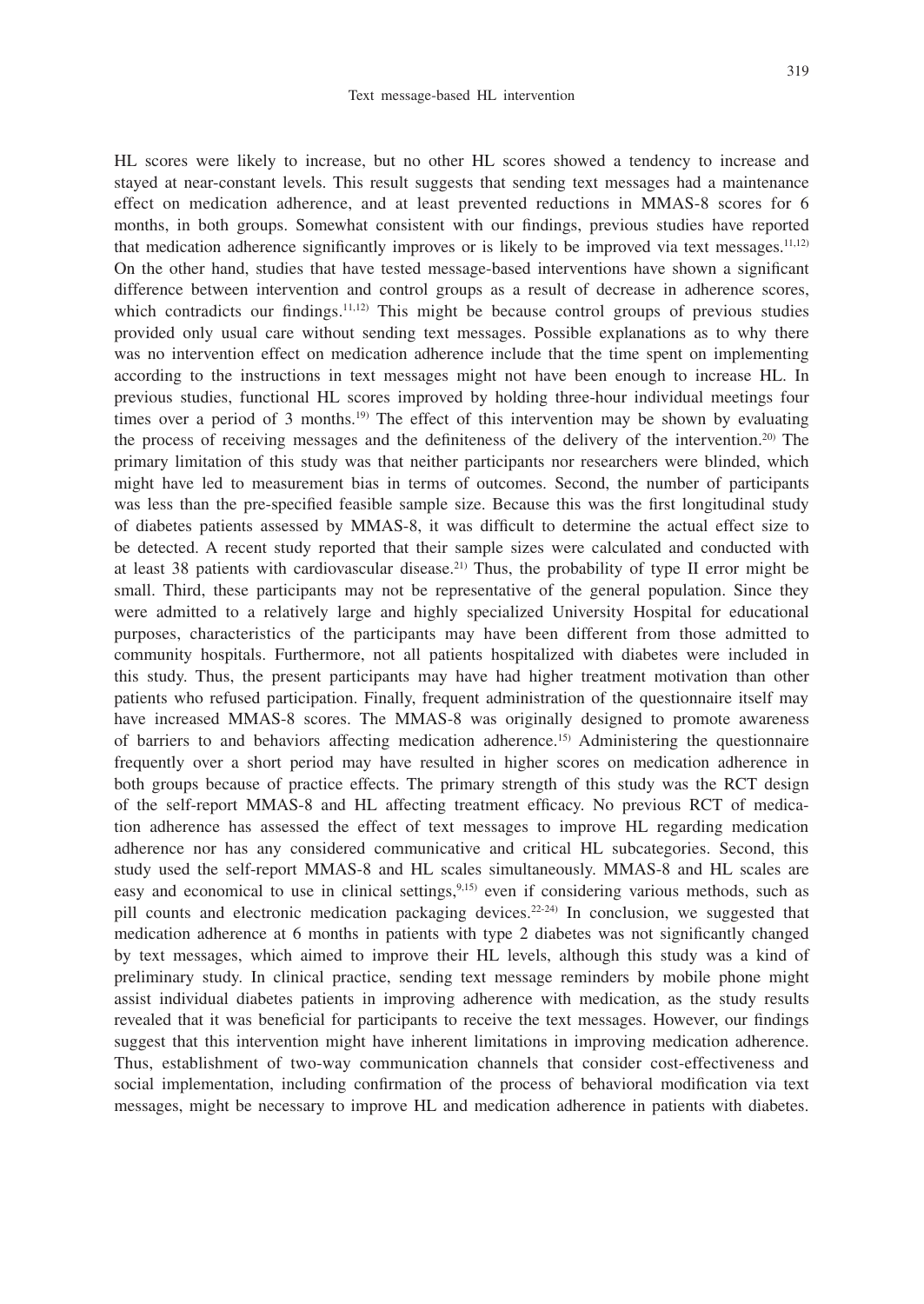#### ACNOWLEDGEMENTS

The authors would like to sincerely thank Tatsuhiko Saigoh and Yoshiko Shimura for their instruction and advice, and Editage (www.editage.jp) for English language editing.

## CONFLICT OF INTEREST

The authors declare that there are no conflicts of interest.

## **REFERENCES**

- 1) World Health Organization. Adherence to long-term therapies: Evidence for action. Geneva, Switzerland: World Health Organization. 2003. http://apps.who.int/iris/bitstream/10665/42682/1/9241545992.pdf. Accessed 23 Mar 2012.
- 2) Hori T. Survey results in the medication adherence of oral hypoglycemic agent on diabetes patients. *Journal of New Remedies & Clinics*, 2010 (in Japanese); 59: 136–141.
- 3) Marie T. Brown, Jennifer K. Bussell. Medication adherence; WHO care? *Mayo clin proc*, 2011; 86: 304–314.
- 4) Nutbeam D. Health promotion glossary. *Health Promot Int*, 1998; 13: 349–364.
- 5) Klasnja P, Pratt W. Healthcare in the pocket: mapping the space of mobile-phone health interventions. *J Biomed Inform*, 2012; 45: 184–198.
- 6) Gazmararian J, Jacobson KL, Pan Y, Schmotzer B, Kripalani S. Effect of a pharmacy-based health literacy intervention and patient characteristics on medication refill adherence in an urban health system. *Ann Pharmacother*, 2010; 44: 80–87.
- 7) Kripalani S, Yao X, Haynes RB. Interventions to enhance medication adherence in chronic medical conditions. A systematic review. *Arch Intern Med*, 2007; 167: 540–550.
- 8) Fujisawa D, Nakagawa A, Tajima M, Sado M, Kikuchi T, Iba M, *et al.* Cross-Cultural Adaptation of the Quick Inventory of Depressive Symptomatology-Self Report (QIDS-SR). *The Japanese journal of stress sciences*, 2010 (in Japanese); 25: 43–52.
- 9) Ishikawa H, Takeuchi T, Yano E. Measuring functional, communicative, and critical health literacy among diabetes patients. *Diabetes Care*, 2008; 31: 874–879.
- 10) Nutbeam D. Health literacy as a public health goal: a challenge for contemporary health education and communication strategies into the 21<sup>st</sup> century. *Health Promot Int*, 2000; 15: 259–267.
- 11) Montes JM, Esteban M, Manuel GB, Jorge M. A short message service (SMS)-based strategy for enhancing adherence to antipsychotic medication in schizophrenia. *Psychiatry Res*, 2012; 200: 89–95.
- 12) Arora S, Peters AL, Burner E, Lam CN, Menchine M. Trial to examine text message-based mhealth in emergency department patients with diabetes (TExT-MED): A randomized controlled trial. *Ann Emerg Med*, 2014; 63: 745–754.
- 13) Pop-Eleches C, Thirumurthy H, Habyarimana JP, Zivin JG, Goldstein MP, de Walque D, *et al.* Mobile phone technologies improve adherence to antiretroviral treatment in a resource-limited setting: a randomized controlled trial of text message reminders. *AIDS*, 2011 Mar 27; 25: 825–834.
- 14) Anhøj J, Møldrup C. Feasibility of collecting diary data from asthma patients through mobile phones and SMS (short message service): response rate analysis and focus group evaluation from a pilot study. *J Med Internet Res*, 2004; 6: e42.
- 15) Morisky DE, Ang A, Krousel-Wood M, Ward H. Predictive validity of a medication adherence measure for hypertension control. *J Clin Hypertens (Greenwich)*, 2008; 10: 348–354.
- 16) Guillemin F, Bombardier C, Beaton D. Cross-cultural adaptation of health-related quality of life measures: literature review and proposed guidelines. *J Clin Epidemiol*, 1993; 46: 1417–1432.
- 17) Wild D, Grove A, Martin M, Eremenco S, McElroy S, Verjee-Lorenzo A, *et al.* Principles of good practice for the translation and cultural adaptation process for patient- reported outcomes (PRO) measures: report of the ISPOR task force for translation and cultural adaptation. *Value Health*, 2005; 8: 94–104
- 18) Akao A, Koriyama N, Kondo H, *et al.* Creation of a self-efficacy scale for diabetes self care in Japanese. *Journal of the Japan Diabetes Society*, 2011(in Japanese); 54: 128–134.
- 19) Kim S, Love F, Quistberg DA, Shea JA. Association of health literacy with self-management behavior in patients with diabetes. *Diabetes Care*, 2004; 27: 2980–2982.